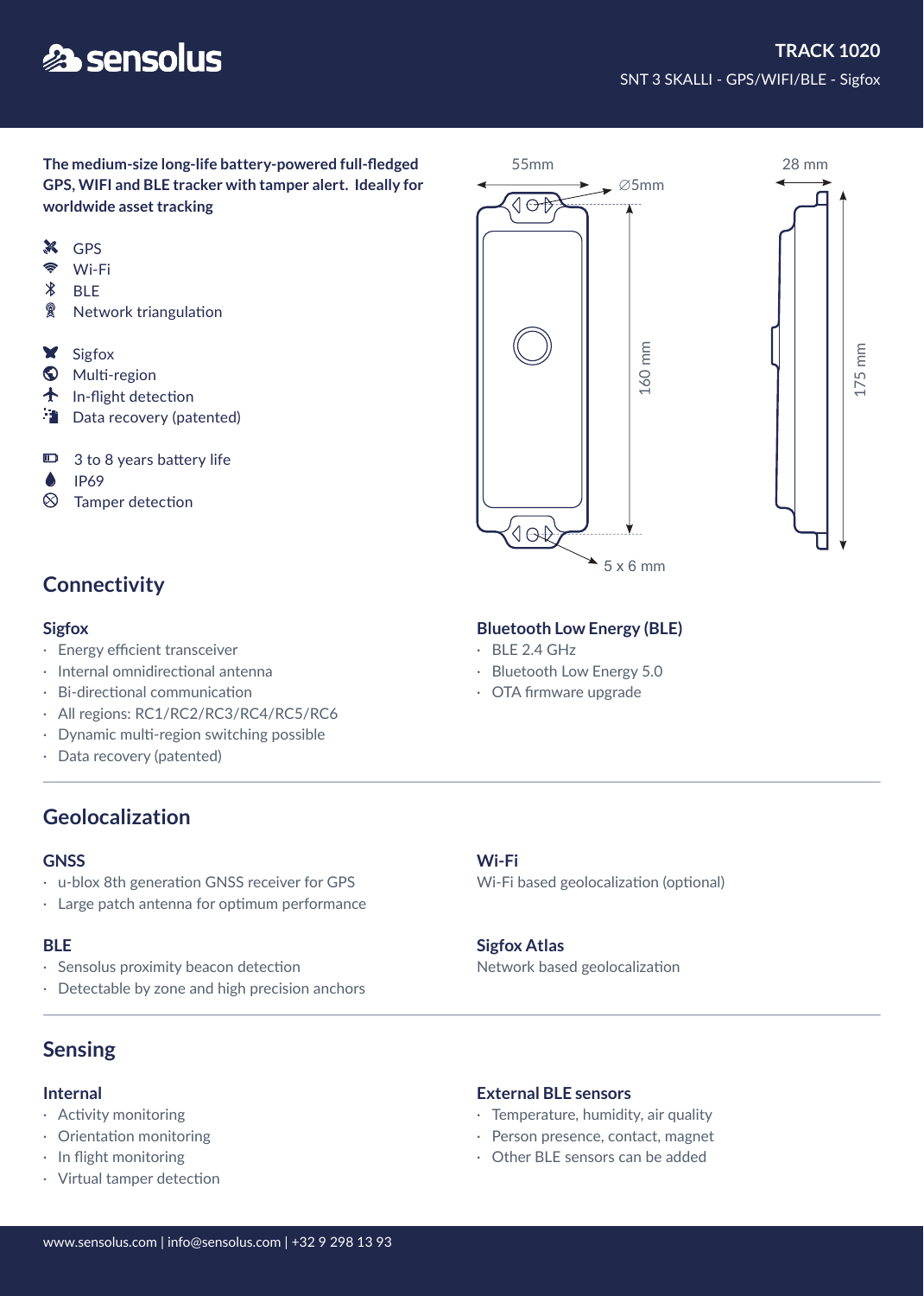# **Mounting**

Holes (top: ∅5 mm, bottom 5\*6 mm ) for screws or rivets

# **Mechanics & design**

**Antennas** All antennas are internal

175x55x28mm (L W H)

**Weight** 135 gram

**Color** Black

**Casing**

Panel – PBT 30%GF, Cover – PP 30%GF, Elastomer - TPE

IP69 **Size Water & dust resistance**

> IK07 **Impact resistance**

-20 to 60°C **Operating temperature**

-40 to 60°C **Storage temperature**

## **Battery**

- · 3 to 8 years battery life depending on operating mode
- · User replaceable batteries 5400 mAh 3.6V (Li-SoCl<sub>2</sub>)

# **Certifications**

- Sigfox multi-region verified\*\*
- All regions class 0 certified\*\*

**Regulatory** CE, FCC\*\*

**In flight** RTCA DO 160\*\*

# **User interaction**

**Device activation** Activation with the tamper button

**Sigfox Electrical safety** EN-60905-1\*\*

> Declaration ID\*\* **Bluetooth 5.0**

\*\* Certificates in progress

**LED feedback** Green & Red LED feedback on the device